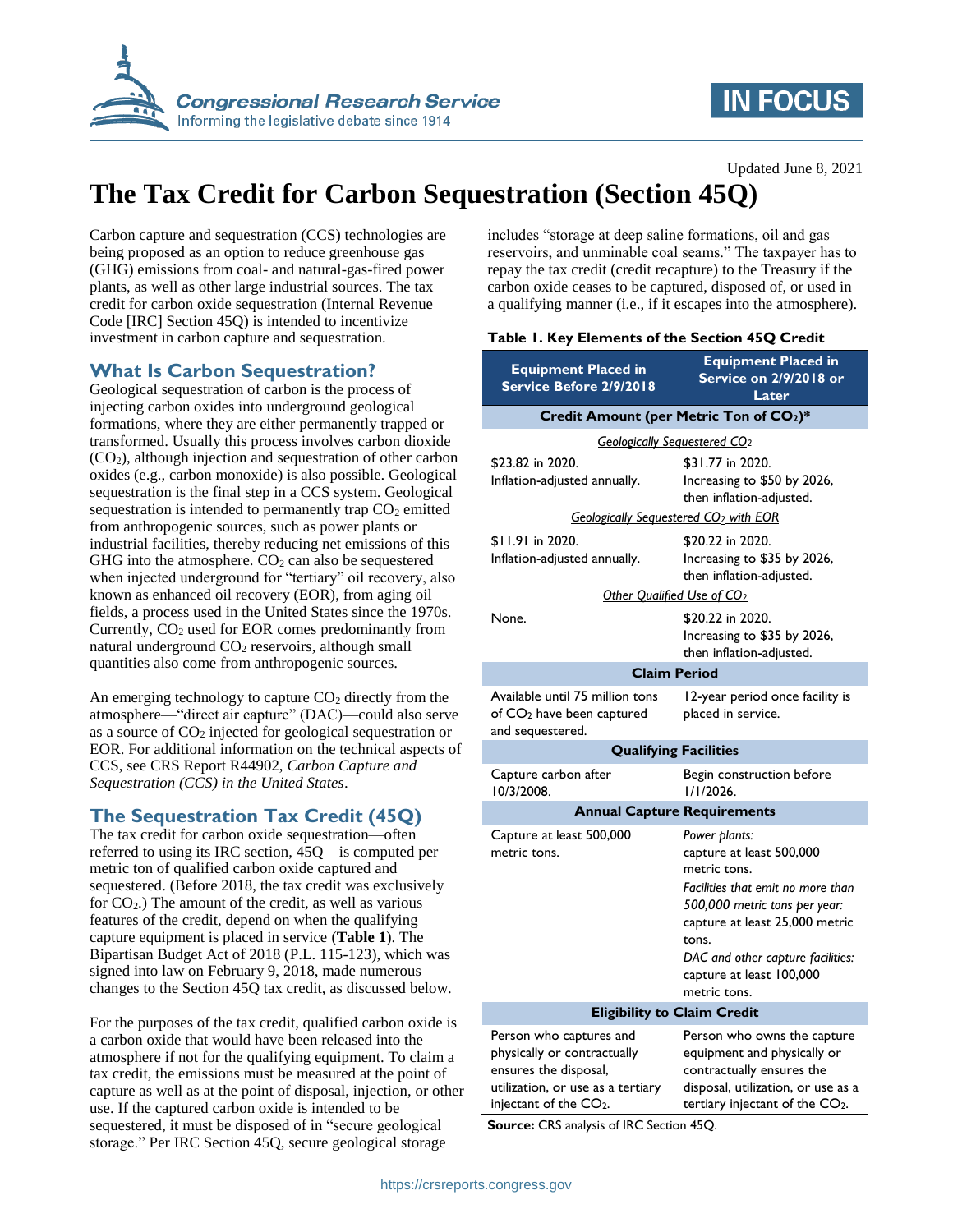**\*** After 2017, the credit can be claimed for all carbon oxides, not just CO2. "CO2" is used throughout the table for simplification.

CO<sup>2</sup> captured using equipment placed in service before February 9, 2018, may qualify for tax credits until tax credits have been claimed for 75 million metric tons of  $CO<sub>2</sub>$ . In June 2020 (the last data available), the Internal Revenue Service (IRS) reported that the credit had been claimed for approximately 72 million metric tons, or 96% of the limit.

#### **Legislative and Regulatory Background**

A credit for  $CO<sub>2</sub>$  sequestration was added to the tax code in the Energy Improvement and Extension Act of 2008 (Division B of P.L. 110-343). The legislation included several provisions designed to encourage cleaner, more efficient, and environmentally responsible use of coal specifically, and GHG emissions reductions broadly.

The Bipartisan Budget Act of 2018 (P.L. 115-123) expanded and extended the 45Q tax credit. Changes included (1) a larger credit amount; (2) a start-ofconstruction deadline and 12-year claim period instead of the 75 million metric ton cap; (3) allowing the credit for  $CO<sub>2</sub>$  utilization in addition to EOR and for DAC, as well as allowing smaller facilities to claim the credit; and (4) allowing owners of carbon capture equipment to claim tax credits instead of the person capturing the  $CO<sub>2</sub>$ , which creates flexibility in ownership structures facilitating taxequity investment. The deadline to begin construction was extended for two years, to January 1, 2026, in the Taxpayer Certainty and Disaster Tax Relief Act of 2020 (Division EE of the Consolidated Appropriations Act, 2021; P.L. 116- 260).

In January 2021, the IRS issued final regulations for claiming Section 45Q credits (26 U.S.C §45Q). Among the issues addressed in these regulations were requirements for "secure geological storage," credit recapture, and taxpayers eligible to claim the credit.

#### **Cost Estimates**

Tax expenditure estimates, or estimates of the amount of revenue foregone due to taxpayers' ability to claim the tax credit, provide information on the "cost" of the Section 45Q tax credit. In November 2020, the Joint Committee on Taxation (JCT) estimated that tax expenditures associated with the Section 45Q credit would be less than \$50 million per year (the de minimis amount) through 2024, or about \$0.1 billion over the 2020-2024 five-year period. The Department of the Treasury February 2020 tax expenditure estimates for Section 45Q tax expenditures were \$0.6 billion during the 2019-2023 five-year period, or \$2.3 billion from 2020-2029, suggesting an expected increase in tax credit claims in later years. The variation in these estimates reflects, in part, uncertainty regarding the speed of CCS deployment. Neither of these estimates reflects the additional reduction in federal tax revenue from the credit's two-year extension in P.L. 116-230, which JCT estimated to be of \$0.6 billion over the 2021-2030 budget window.

### **CCS in the United States**

According to the Global CCS Institute (GCSSI), 12 projects capturing and injecting CO<sub>2</sub> are operating in the United

States. One project, Illinois Industrial Carbon Capture and Storage, has injected large volumes of  $CO<sub>2</sub>$  (over 1 million metric tons) from an ethanol production plant for geologic sequestration into an underground sandstone formation. The other 11 projects, according to GCSSI, are capturing and injecting  $CO<sub>2</sub>$  for EOR after using  $CO<sub>2</sub>$  from natural gas processing, hydrogen production, or fertilizer production operations. The Petra Nova facility in Texas was the first industrial-scale coal-fired electricity generating plant with a  $CCS$  system in the United States and used the captured  $CO<sub>2</sub>$ for EOR. The facility suspended CCS operations in 2020, however, citing economic challenges.

In the near term, most CCS projects will likely continue to capture and inject  $CO<sub>2</sub>$  for EOR, in part to generate revenue and offset the costs of capture. The U.S. Department of Energy, as well as governments and private companies in several global regions, are currently conducting CCS research, development, and deployment activities. These include research projects for large-scale (over 50 million metric ton) saline formation sequestration and applications at industrial facilities that emit  $CO<sub>2</sub>$ , such as ethanol, cement, and chemical production plants.

#### **Issues for Congress**

Issues in the 117th Congress related to the Section 45Q tax credit might include oversight or potential legislation to modify the statute. In recent years, some Members of Congress have raised concerns about potentially fraudulent Section 45Q tax credit claims. In April 2020, the IRS Inspector General for Tax Administration responded to a series of questions from some Members regarding the taxpayers claiming the credit; monitoring, reporting, and verification requirements; and potential enforcement options in cases of fraudulent claims. Congress may consider whether the IRS has adequately addressed concerns about improper claims through its responses to Congress, guidance, and recent Section 45Q regulations.

There are differing perspectives regarding tax credits for EOR. Some support tax credits for EOR as a mitigation strategy to reduce  $CO<sub>2</sub>$  emissions into the atmosphere, while others view policies promoting EOR as subsidizing the continued development and use of fossil fuels. Congress may address policy issues regarding the Section 45Q credit for CO<sup>2</sup> sequestered during EOR and related statutory and regulatory requirements. There are a range of options for modifying and expanding the credit, should a greater tax incentive for CCS be sought. For example, an elective payment could be provided as an alternative to the tax credit, making it easier for projects with limited tax liability to benefit from the incentive. Another option would be to expand the credit for certain technologies, such as DAC.

Tax policy is an option Congress may use for supporting EOR, DAC, and CCS technologies and projects. Tax incentives may be considered in conjunction with other legislative options such as CCS R&D and appropriations to agencies and programs involved in CCS.

**Angela C. Jones**, Analyst in Environmental Policy **Molly F. Sherlock**, Specialist in Public Finance